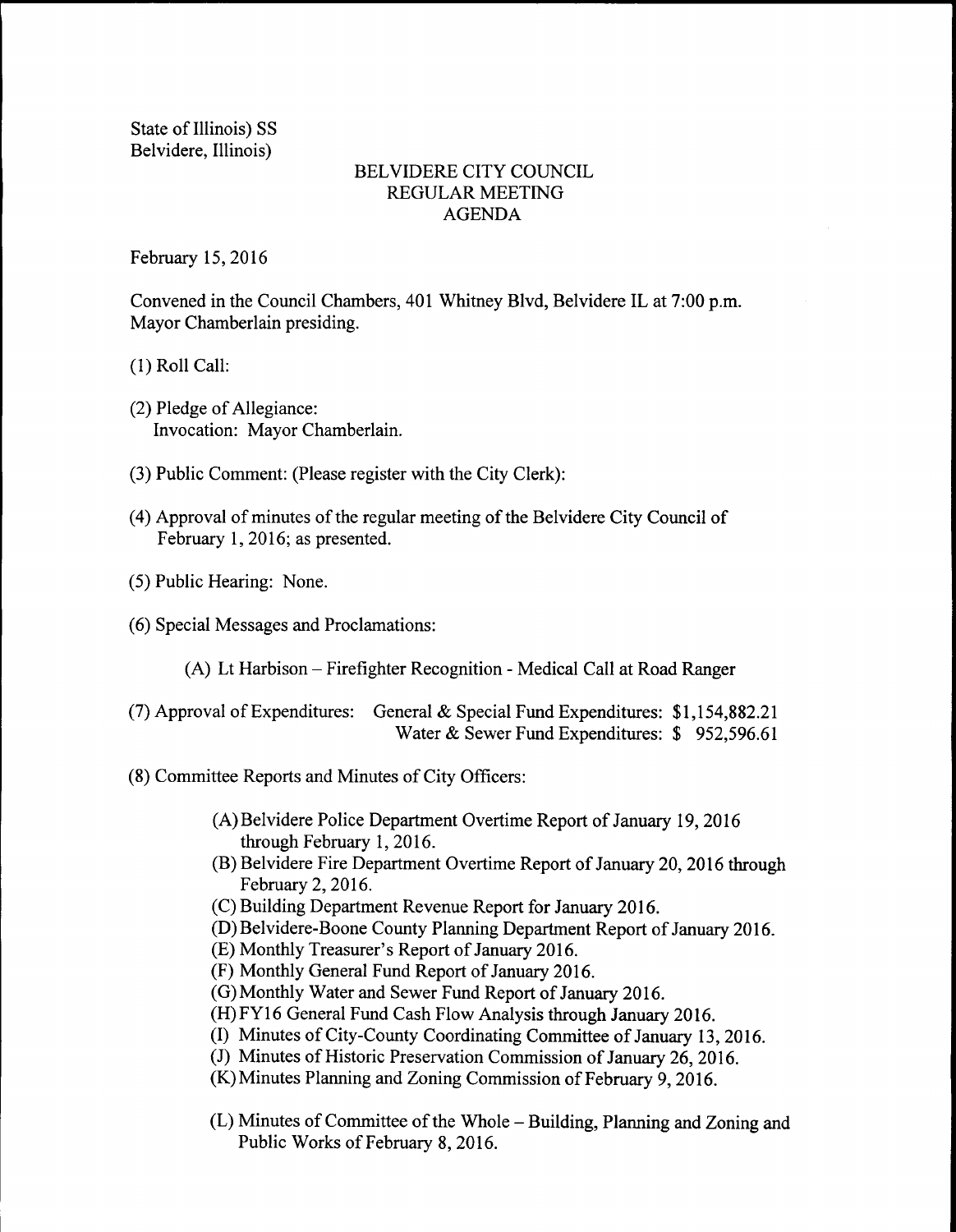- 9) Unfinished Business:
	- (A) Ord.  $#284H 2^{nd}$  Reading: An Ordinance Amending Section 110-198 of the City of Belvidere Municipal Code Employee Parking PSB.
- 10) New Business:
	- A) Flood Plain Variance— 123 Gladys Court.
	- B) Ord. #285H 1<sup>st</sup> Reading: An Ordinance Amending Ordinance #235H Establishing an Enterprise Zone within Certain Unincorporated Areas of the County of Boone and Certain Incorporated Areas of the City of Belvidere, Village of Capron and Village of Poplar Grove.
	- C) Ord.  $\#286H 1^{st}$  Reading: An Ordinance Granting a Special Use for a Planned Development within the 1, Institutional District( for Sheffield Meadows LLC at 1800 Maple Avenue.
	- D) Ord. #287H 1<sup>st</sup> Reading: An Ordinance Granting a Special Use Permit Animated Signage within the I, Institutional (1100 West Chrysler Drive).
	- E) Ord. #288H 1<sup>st</sup> Reading: An Ordinance Granting a Special Use Permit Indoor Commercial Entertainment within the GB, General Business District 417, 425 Southtowne Drive).
	- F) Ord. #289H 1<sup>st</sup> Reading: An Ordinance Granting a Special Use Permit Indoor Commercial Entertainment within the GB, General Business District 372 West Chrysler Drive).
	- G) Ord. #290H 1<sup>st</sup> Reading: An Ordinance Creating a Crosswalk from the Employee Exit Sidewalk at 630 Meadow Street to the Parking Lot Directly Across Meadow Street in the City of Belvidere.

Motions forwarded from City-County Coordinating of January 13, 2016. Motions—Co Chairman Snow:

- (A) Motion to approve TRC invoice  $\#174418$  in the amount of \$1,127.34 with a 50/50 split between the County and the City.
- (B) Motion to approve TRC quote for work in the amount of  $$6,375$  with a  $50/50$ split between the County and the City.
- (C) Motion to approve Wilson Electric invoice  $#66227$  in the amount of \$1,378 with a 50/50 split between the County and the City.